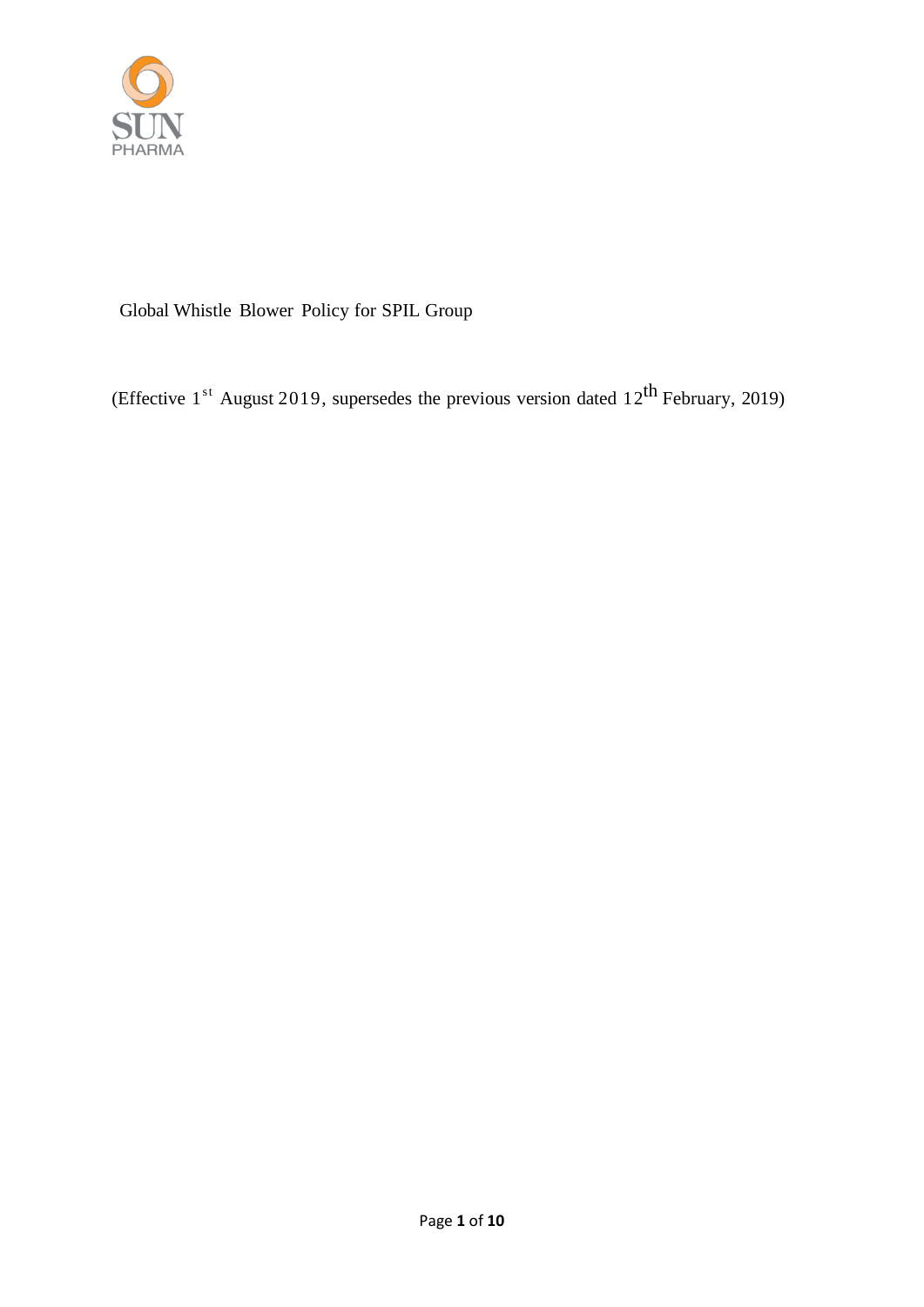

# **GLOBAL WHISTLE BLOWER POLICY AS APPLICABLE TO SUN PHARMACEUTICAL INDUSTRIES LIMITED AND ALL THEIR SUBSIDIARIES [EXCLUDING PUBLICLY LISTED COMPANIES OUTSIDE INDIA AND THEIR SUBSIDIARIES THEREOF] ("SUN PHARMA")**

### **1. PURPOSE**

As a Company of repute and global standing, Sun Pharma is committed to conducting its business by adopting the highest standards of professional integrity and ethical behaviour. The organization has a detailed Code of Conduct that directs the Employees to uphold the Company values and urges them to conduct business worldwide with integrity and highest ethical standards. The Company intends to prevent the occurrence of any practice not in compliance with this Code through the Global Whistle Blower Policy. This mechanism aims to provide a secure environment to Employees for responsible reporting of the Code violations by Employees.

#### **2. SCOPE**

- 2.1. The Board of Directors of Sun Pharmaceutical Industries Ltd. (Sun Pharma / Company) has approved this amended Policy on 14<sup>th</sup> February, 2017. The Policy is a channel to reinforce a robust implementation of the Company's Code. Through this Policy, the Company seeks to provide a procedure for all the Employees of Sun Pharma and its Subsidiaries to disclose any unethical and improper practice taking place in those Companies for appropriate action and reporting. Where ever the context requires, Sun Pharma or Company shall mean the respective subsidiary company of that jurisdiction. This Policy shall be applicable to all Subsidiaries to the extent not in conflict with any of its existing policies or applicable laws. For example, if a subsidiary has a Hotline for fielding employee concerns, the Hotline should be used for making Protected Disclosures.
- 2.2. The Company provides necessary safeguards to all Whistle Blowers for making Protected Disclosures in good faith, in all the areas mentioned in the Code such as business with integrity, responsible corporate citizenship, illegal and unfair labor practices, trade practices and other laws.
- 2.3. Any complaint, submission or other disclosure related to policies, conduct, practices or procedures believed to be a potential violation of the U.S. Federal Food, Drug, and Cosmetic Act related to the Legacy Ranbaxy Facilities will be out of scope of this Policy and all such matters should be directed for submission through the 'Legacy Ranbaxy Disclosure Policy' available on [www.sunpharma.com.](http://www.sunpharma.com/) Legacy Ranbaxy Facilities include, but are not limited to, those listed in the Legacy Ranbaxy Disclosure Policy.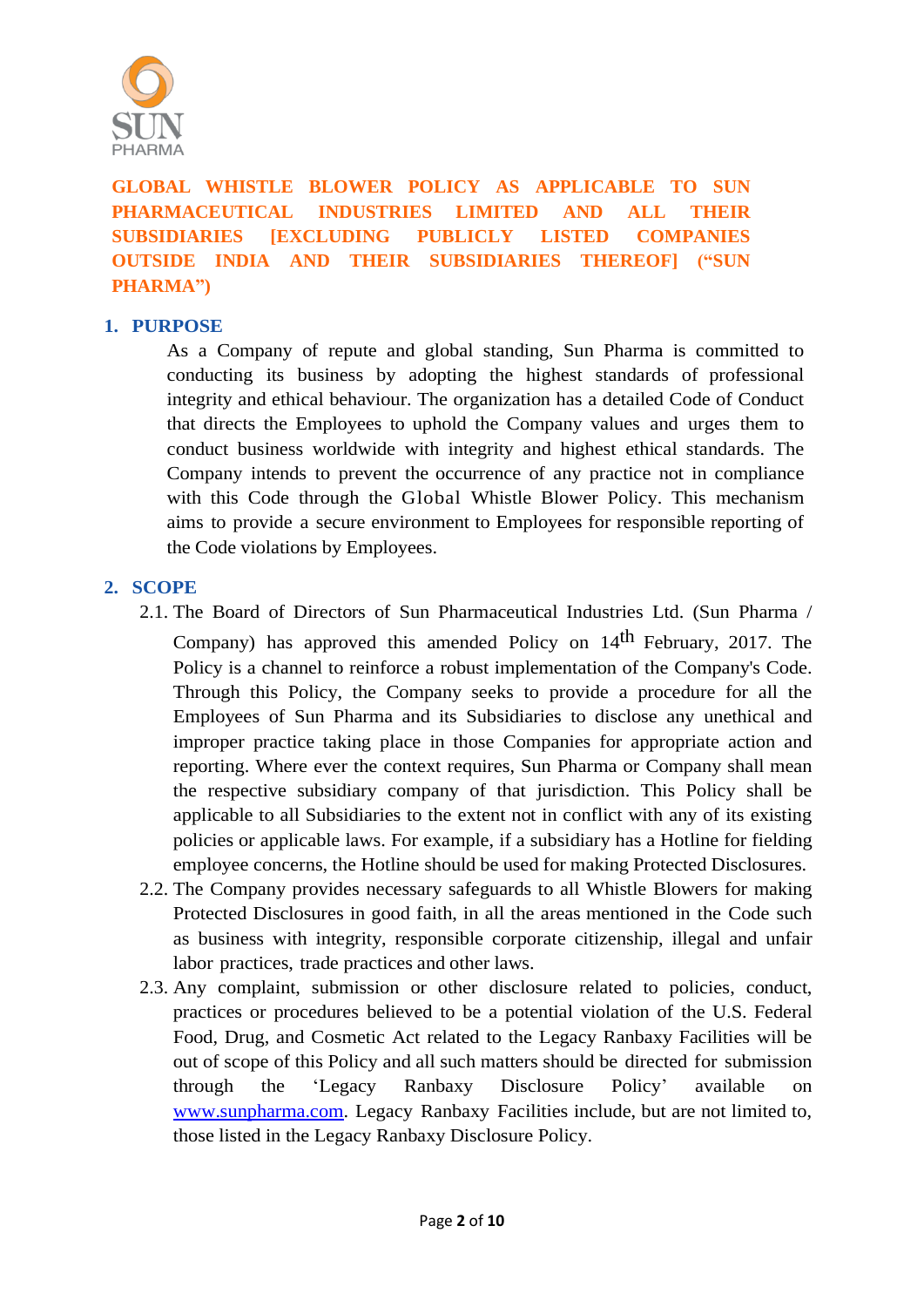

# **3. DEFINITIONS**

The definitions of some of the key terms used in this Policy are given below:

- 3.1. *Code* means Sun Pharma's Global Code of Conduct.
- 3.2. *Disciplinary Action* means any action that can be taken on the completion of/during the investigation proceedings including but not limiting to a warning, imposition of fine (where permitted by law), suspension from official duties or any such action as is deemed to be fit considering the gravity of the matter.
- 3.3. *Disclosure Policy* is Sun Pharma's policy for providing means by way of a structured program for individuals who wish to disclose any issues or questions related to procedures related to facilities owned by erstwhile Ranbaxy Laboratories Limited ("Ranbaxy") prior to Ranbaxy's merger into the Company, believed to be a potential violation of the Federal Food Drug and Cosmetic Act (see 21 U.S.C. §301) to the Chief Data Reliability Officer (CDRO).
- 3.4. *Employee* means all officers, members of the Board of Director and employees (core, contract, full time retainer, full time consultant or any other category) of the Company and its Subsidiaries.
- 3.5. *Subsidiary* means a subsidiary company of Sun Pharma that are incorporated anywhere across the world and does not include any subsidiary company which is publicly listed on any recognized stock exchange outside India (Publicly Listed Company) and any subsidiary companies of such Publicly Listed Companies.
- 3.6. *Investigation Subject* means a person against or in relation to whom a Protected Disclosure has been made or evidence gathered during the course of an investigation. It could be a group of individuals as well.
- 3.7. *Investigators* mean those persons appointed by the Ombudsperson in consultation with the Global Internal Audit Head, the Legal Head and the Compliance Head, required for assistance in the investigation of the Protected Disclosure and who submit their findings to the Ombudsperson.
- 3.8. *Ombudsperson* is the Non-Executive Director appointed by the Board of Directors of the Company for the purpose of receiving all complaints under this Policy and ensuring appropriate action.
- 3.9. *Policy* means the Global Whistle Blower Policy.
- 3.10. *Protected Disclosure* is any communication made in good faith by the Employee that discloses or demonstrates information that may indicate evidence towards unethical or improper activity and violation of the Code.
- 3.11. *Protected Disclosure Form* is a form by which a submission is made to the Company regarding this Policy and is available at the Company's website  $\&$ intranet site.
- 3.12. *Whistle Blower* means a person making a Protected Disclosure under this Policy. Whistle Blowers could be Company's Employees, its Subsidiaries' Employees, vendors, customers or any third party having business or contractual relationship with Company and includes any person having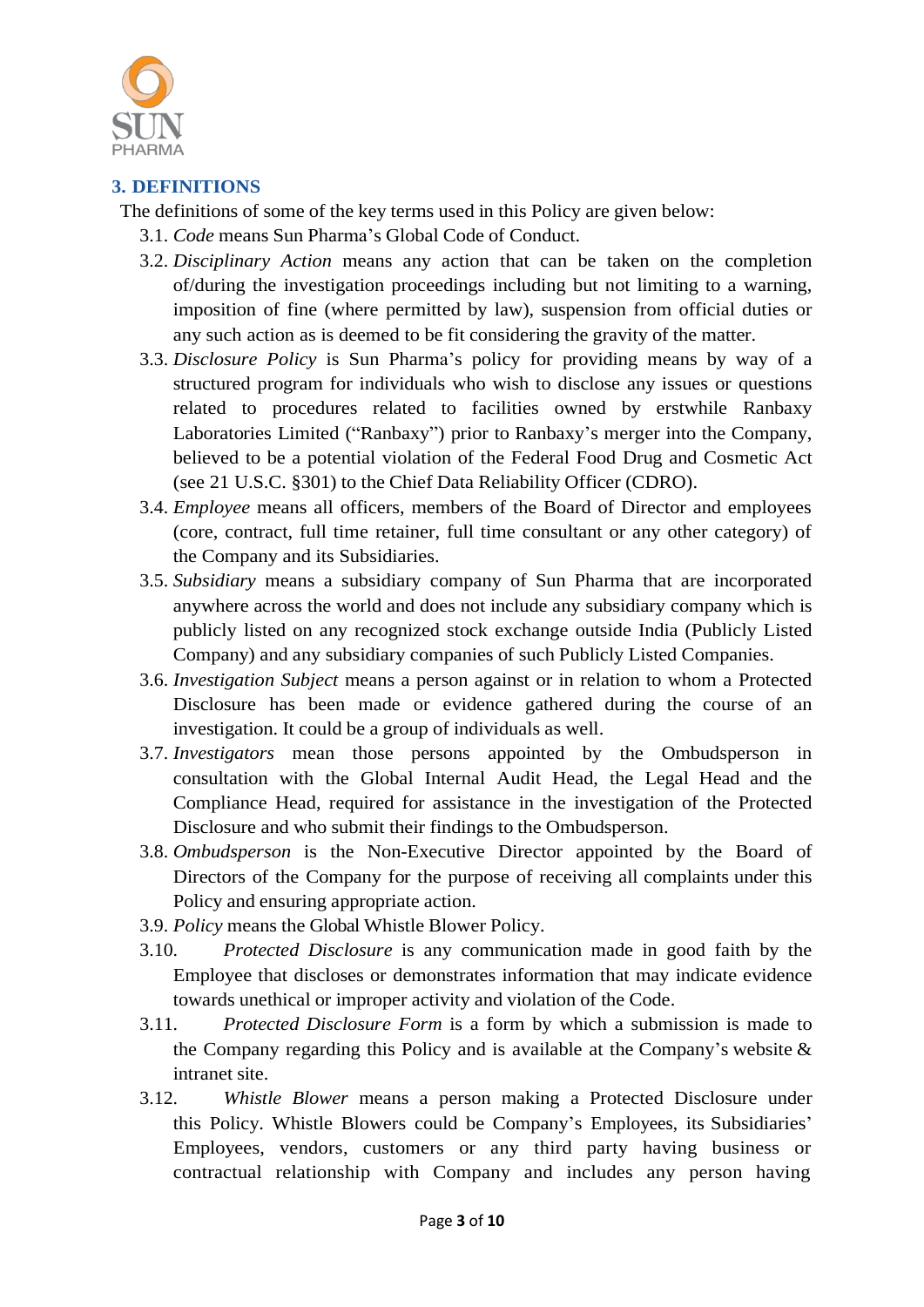

knowledge/ information of the matter as described in [5.1.1](#page-5-0) of this Policy.

Pronouns in masculine, feminine and neuter genders shall be construed to include any other gender, and words in the singular form shall be construed to include the plural and vice versa, unless the context otherwise requires.

#### **4. GUIDELINES**

#### 4.1. **Whistle Blower**

- 4.1.1. The Whistle Blower must provide all factual corroborating evidence, as is available and to the extent possible, to enable commencement of an investigation at the earliest, preferably within 30 days of the irregularity or breach of the code noticed by him. This is to be provided in a standard format namely, the Protected Disclosure Form. The information provided should be on the basis of a direct first-hand experience of the Whistle Blower. It should not be based on any secondary, unreliable source such as grapevine or any other form of informal communication.
- 4.1.2. Whistle Blowers are not to act on their own in conducting any investigation.
- 4.1.3. If the Whistle Blower chooses to disclose his identity to the Ombudsperson, the authenticity of the Whistle Blower's identity will be established by the Ombudsperson's Office before considering the case for the purpose of investigation. This shall be done through the contact details provided by the Whistle Blower in the Protected Disclosure Form, while maintaining the confidentiality.
- 4.1.4. The Protected Disclosure made by the Whistle Blower must be genuine with adequate supporting data/proof. If it is established that the allegation was made with mala-fide intentions or was frivolous in nature, or was not genuine, the Whistle Blower shall be subject to Disciplinary Action.
- 4.1.5. The Whistle Blower may also choose to be anonymous. However, it may sometimes be difficult or even impossible to thoroughly investigate the disclosures that are made anonymously. The Whistle Blower is, therefore, strongly encouraged to share his identity when making the disclosure.
- 4.1.6. In case of anonymous disclosure, Ombudsperson shall, at his end, examine the possible intentions and genuineness of the disclosure in advance before going ahead with the investigation. In case Ombudsperson suspects that the allegation has been made with mala- fide intentions or is frivolous in nature, or is not genuine, he can decide to drop the case.

# 4.2. **Confidentiality**

4.2.1. All concerns and issues raised under this Policy shall be treated in a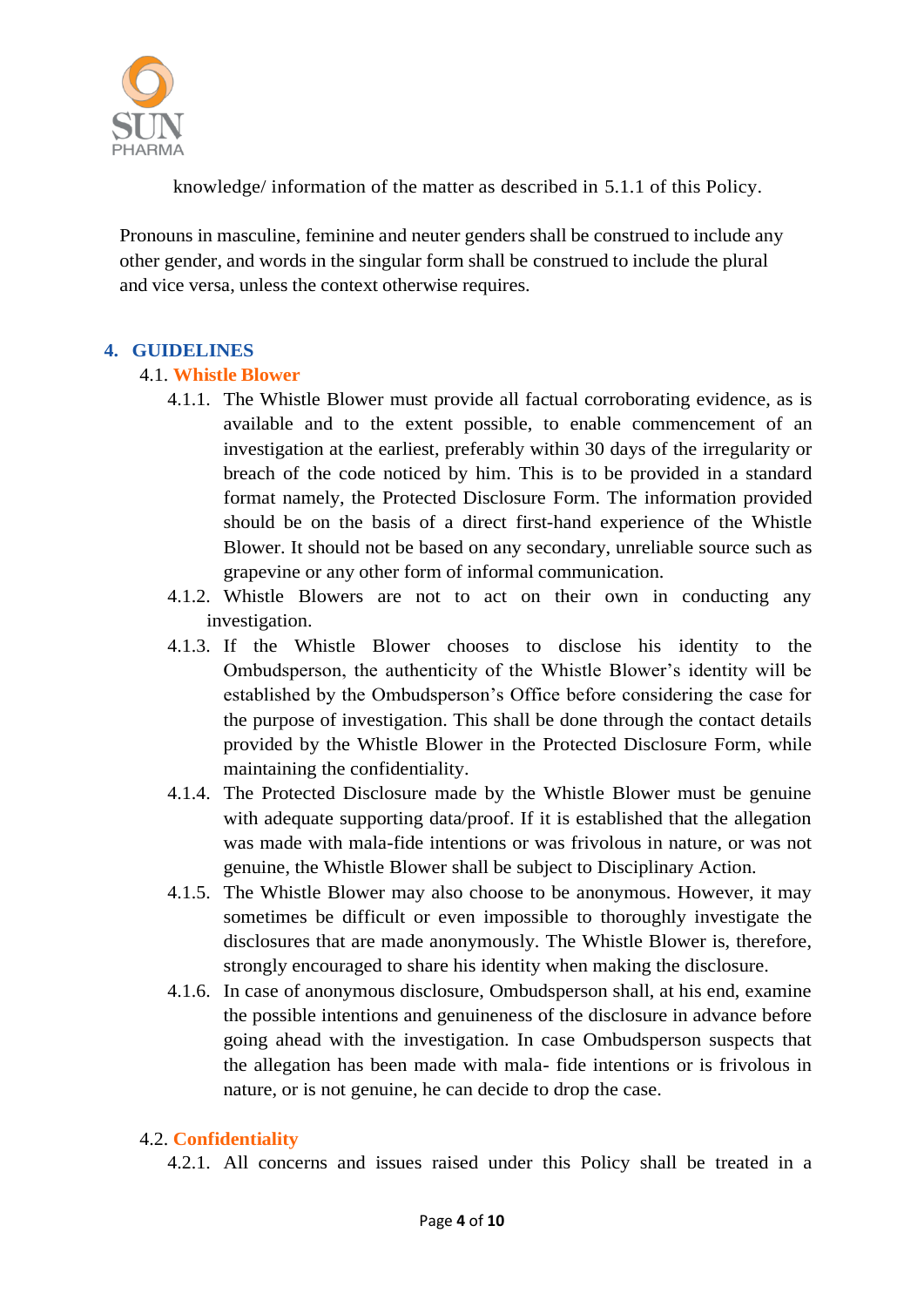

confidential manner except to the extent necessary to conduct a complete, fair and effective investigation.

4.2.2. Similarly, the identities of the Whistle Blower and the Investigation Subject shall be treated with confidentiality at all times and shall only be disclosed to the investigating team for facilitation of proper investigation, if required.

#### 4.3. **Protection to Whistle Blower**

- 4.3.1. No unfair treatment shall be exhibited towards the Whistle Blower by virtue of his having reported a Protected Disclosure under this Policy and the Company shall ensure that full protection has been granted to him , under the circumstances that Whistle Blower provides complete identity, against:
	- 4.3.1.1. Unfair employment practices like retaliation, threat or intimidation of termination/suspension of services/contracts, etc.
	- 4.3.1.2. Direct or indirect abuse of authority to obstruct the Whistle Blower's right to continue performance of his duties/functions during routine daily operations, including making further Protected Disclosures under this Policy.
- 4.3.2. The Whistle Blower may also report any violation of the above clause to the Ombudsperson, who may direct an investigation into the same and decide suitable Disciplinary Action against the concerned.

# 4.4. **Investigation Subject**

- 4.4.1. All Investigation Subjects shall be duly informed about the Protected Disclosures made against them at the commencement of the formal investigation process and shall have regular opportunities for providing explanation during the course of the investigation process.
- 4.4.2. No Investigation Subjects shall directly/indirectly interfere with the investigation process.
- 4.4.3. The Investigation Subjects shall not destroy or tamper with any evidence, and shall have a duty to co-operate with the Investigators involved in the inquiry.
- 4.4.4. During the course of the investigation, all Investigation Subjects shall have a right to consult any person(s) of their choice, other than the Investigators and engage any legal counsel at their own cost to represent them in the investigation proceedings.
- 4.4.5. All Investigation Subjects shall have a right to be informed about the results of the investigation process in writing by the Ombudsperson's office after the completion of the inquiry. They will be given an opportunity to respond to the inquiry results, as contained in the investigation report.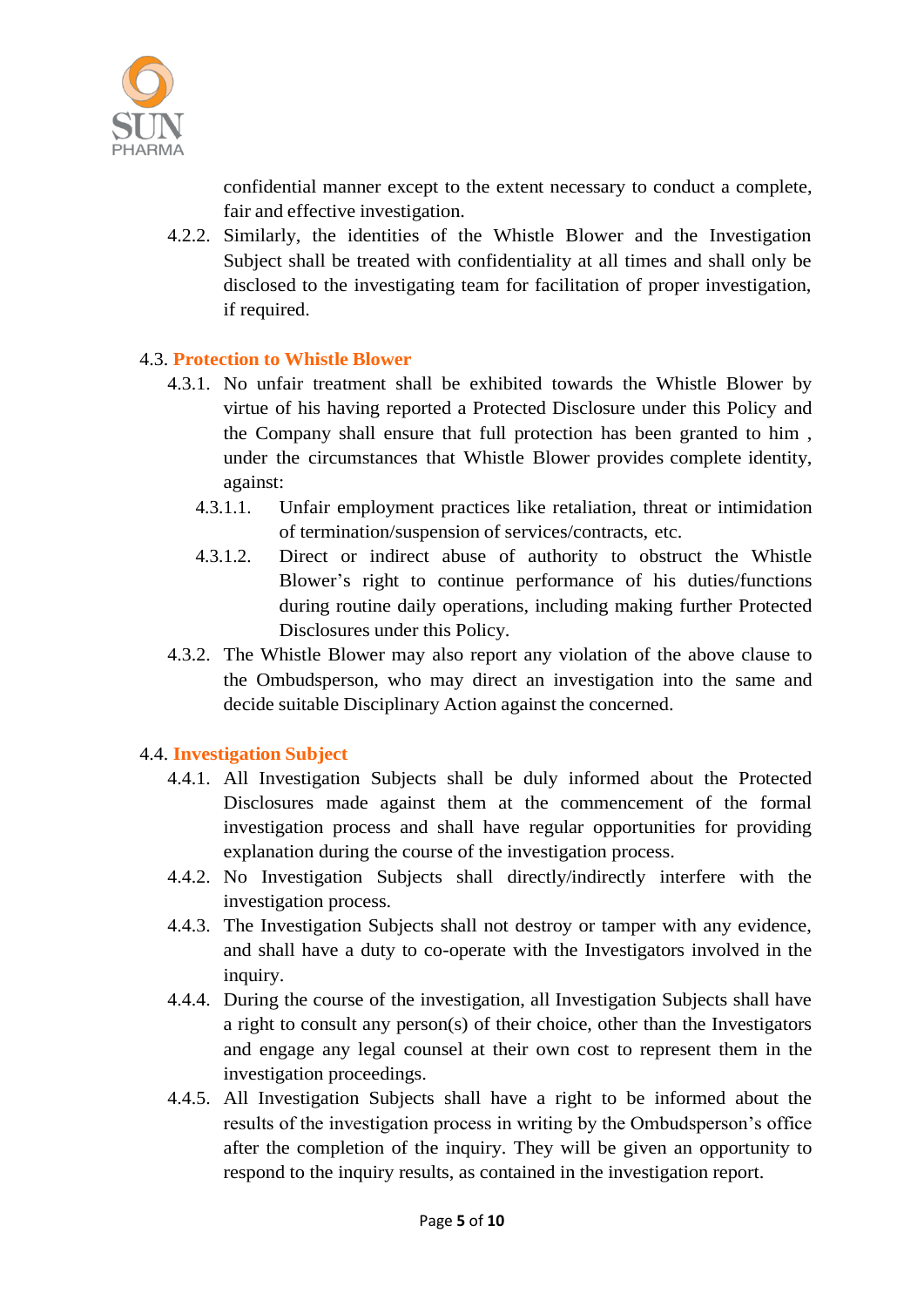

4.4.6. Where the results of the investigation highlight that the allegations made against the Investigation Subject are eventually dismissed as untenable, then the Investigation Subject should be consulted whether a public disclosure of the investigation result would be in their best interest. The Ombudsperson shall have the final discretion on whether such disclosure is necessary and if yes, then on the scope and medium of such disclosure.

#### 4.5. Investigators

- 4.5.1. The Investigator(s) shall conduct the inquiry in a fair and unbiased manner.
- 4.5.2. The Investigator(s) shall ensure complete fact-finding.
- 4.5.3. The Investigator(s) shall maintain strict confidentiality at all times.
- 4.5.4. The Investigator(s) shall derive the outcome of the inquiry and recommend appropriate course of action.

# **5. PROCEDURE**

#### <span id="page-5-0"></span>5.1. **Raising a Concern**

- 5.1.1. **What to report:**
	- 5.1.1.1. Violation of the Company's Code, such as Business Integrity, Sexual Harassment, Prevention of Fraud, Rights to Intellectual Property and Data Protection.
	- 5.1.1.2. It is advised that matters related to interpersonal issues, service conditions, organizational policies etc., should be reported through the existing organizational channels addressing such concerns. The Policy should only be used for grave and serious violations of the Company's Code.
	- 5.1.1.3. Any issue's related to discrimination of Employee on the grounds of race, religion, nationality, ethnic origin, color, gender, age, citizenship, sexual orientation, veteran status, marital status or any disability not effecting the functional requirements of the position held.
	- 5.1.1.4. Any unethical means to promote the interest of the business by the Employee selling goods, services or while interacting with suppliers, customers and or government agencies.
	- 5.1.1.5. Any Employee accepting money, loans or any such benefit or privilege from the customers or patrons for e.g. doctors, retailers, stockist, distributors, whole sale agents and freight forwarders.
	- 5.1.1.6. Any general malpractice such as immoral, illegal or unethical conduct, fraud, bribery or corruption, environmental issues, criminal activities, wastage / misappropriation of funds / assets, misleading or falsification of financial or other records, accounting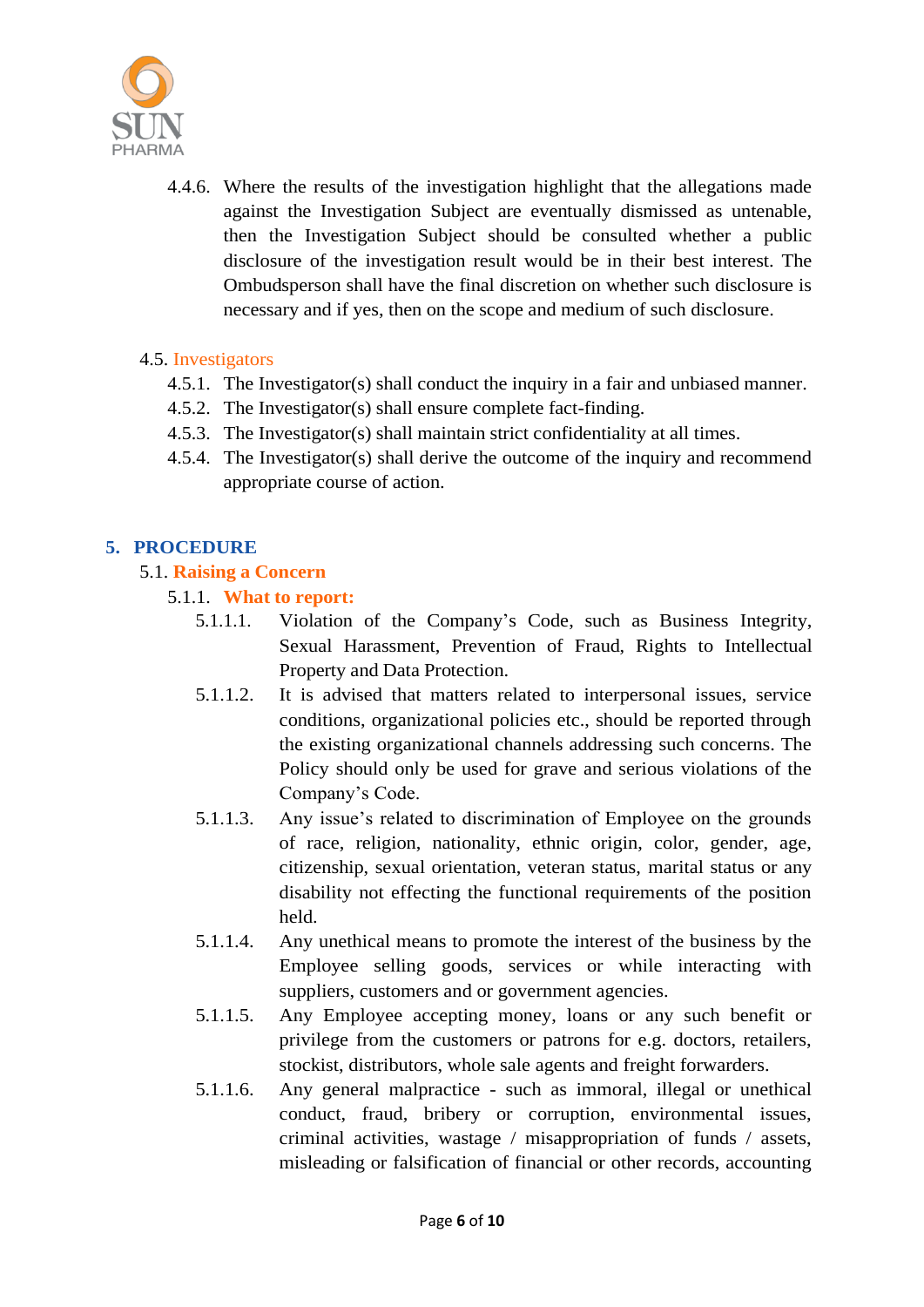

or auditing matters, a clear abuse of authority or any other unethical conduct affecting Company's interest / image.

5.1.1.7. Any Unauthorised Disclosure or leak, by any person, of Unpublished Price Sensitive Information (as defined under the SEBI (Prohibition of Insider Trading) Regulations 2015, and the Company's 'Code of Internal Procedures and Code of Conduct for Prevention of Insider Trading' as amended/updated and for the time being in force.

#### 5.1.2. **How to Report:**

5.1.2.1. The Ombudsperson is:

| Name    | Mr. Gautam Doshi                                     |
|---------|------------------------------------------------------|
| Title   | <b>Ombudsperson</b>                                  |
| Address | Sun House Plot No. 201 B/1, Western Express Highway, |
|         | Goregaon (E), Mumbai - 400 063, Maharashtra, India   |

- <span id="page-6-0"></span>5.1.2.2. Concerns can be emailed or posted to the Ombudsperson in the Protected Disclosure Format, as per the below mentioned details:
	- a. Ombudsman e-mail ID: [OmbudsmanSPIL@sunpharma.com](mailto:OmbudsmanSPIL@sunpharma.com)
	- b. Whistle Blower Link: <http://www.lexwhistle.com/#/sunpharma>
	- c. Any Product related concerns or safety concerns shall be reported through the address: <https://www.sunpharma.com/sunpharma-adverse-event>
- 5.1.2.3. Whistle Blower must provide the background, history and reason for the concern, together with names, dates, places and as much information possible. For the purpose of proper & fair investigation, all necessary details shall be captured by the Whistle Blower in a standard format namely, the Protected Disclosure Form.

In case of anonymous disclosure, Whistle Blower can choose to leave the personal details on first page of Protected Disclosure Form blank.

5.1.2.4. Whistle Blowers are encouraged to express their concern at the earliest possible preferably within 30 calendar days of the irregularity or breach of the code noticed by him, so that timely action can be taken

# 5.2. Investigation

5.2.1. The Ombudsperson, may consider involving any Investigators for the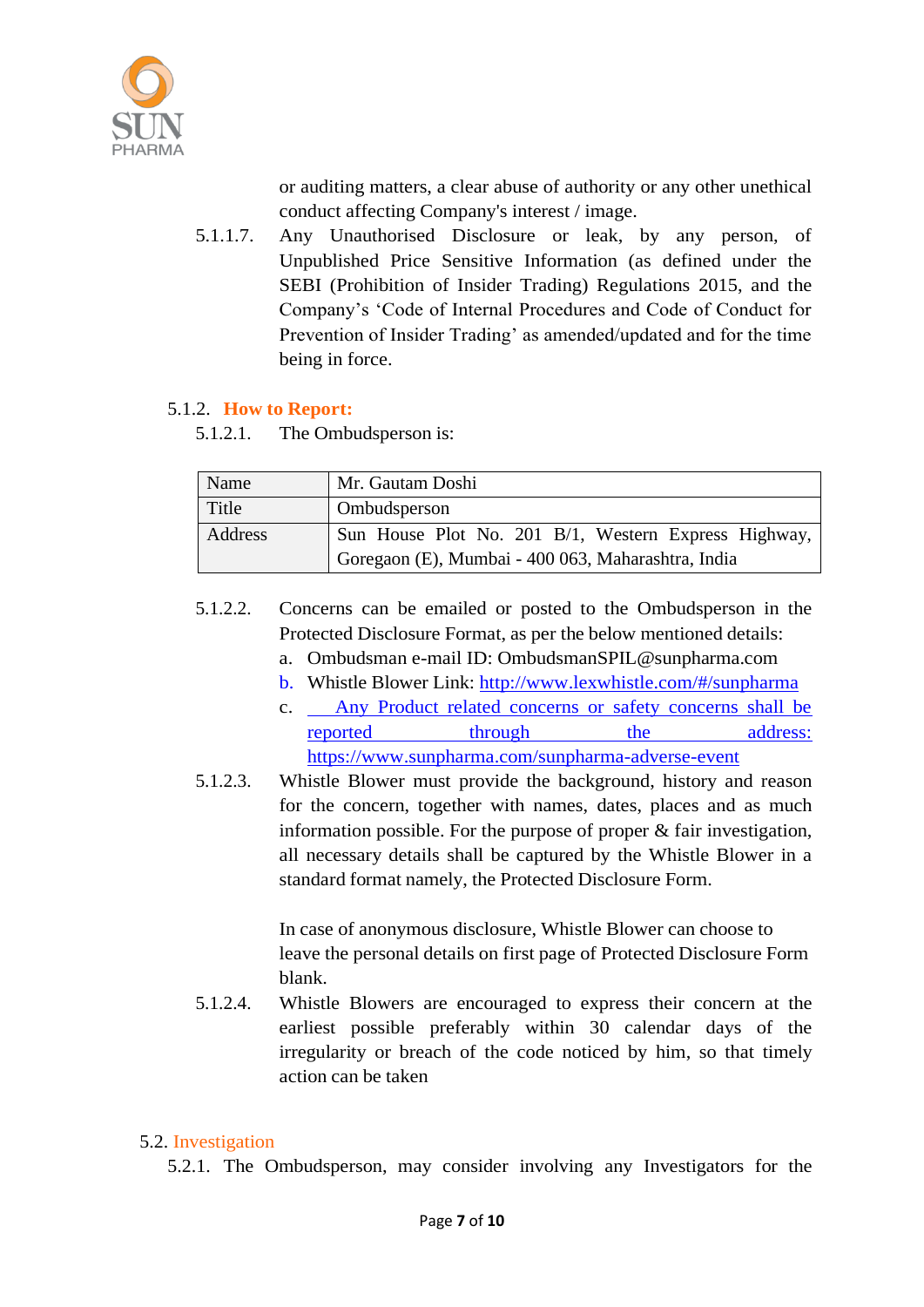

purpose of conducting the investigation. However, the investigations shall be launched only after the review of Protected Disclosure by the Ombudsperson, which establishes that:

- 5.2.1.1. The Protected Disclosure made constitutes an unethical practice, as defined under this Policy.
- 5.2.1.2. The Protected Disclosure made is supported by adequate information to support an investigation.
- 5.2.1.3. In case of anonymous disclosure, Ombudsperson shall, at his end, examine the possible intentions and genuineness of the disclosure in advance before going ahead with the investigation. In case Ombudsperson suspects that the allegation has been made with mala-fide intentions or is frivolous in nature, or is not genuine, he can decide to drop the case.
- 5.2.2. Once the concern is raised as per clause [5.1.2.2\(](#page-6-0)a) and [5.1.2.2\(](#page-6-0)b) investigation will be held internally. However based on the number of complaints and the resources available internally, an investigation could be referred to an external investigator also. Concerns received through [5.1.2.2\(](#page-6-0)a) and [5.1.2.2\(](#page-6-0)b) on product or its quality shall be addressed separately under the provisions of clause [5.1.2.2](#page-6-0) (c).
- 5.2.3. The investigation is to be treated as a neutral fact-finding process.
- 5.2.4. The outcome of the investigation may or may not support the conclusion of the Whistle Blower that an improper or unethical act was committed.
- 5.2.5. The investigation shall be completed as early as possible and any delay beyond a reasonable time period will be justified in the investigation report.

# 5.3. **Documentation & Reporting**

- 5.3.1. The Ombudsperson's office will make a detailed written record of the Protected Disclosure. The record will include:
	- 5.3.1.1. Facts of the matter
	- 5.3.1.2. Whether the same Protected Disclosure has been raised previously, and if so, the outcome thereof.
	- 5.3.1.3. Whether the same Protected Disclosure has been raised previously against the same Investigation Subject.
	- 5.3.1.4. The financial/other loss which has been incurred would have been incurred by the Company.
	- 5.3.1.5. Findings of the Ombudsperson.
	- 5.3.1.6. Impact analysis (if applicable).
	- 5.3.1.7. The timeline for final decision of investigation.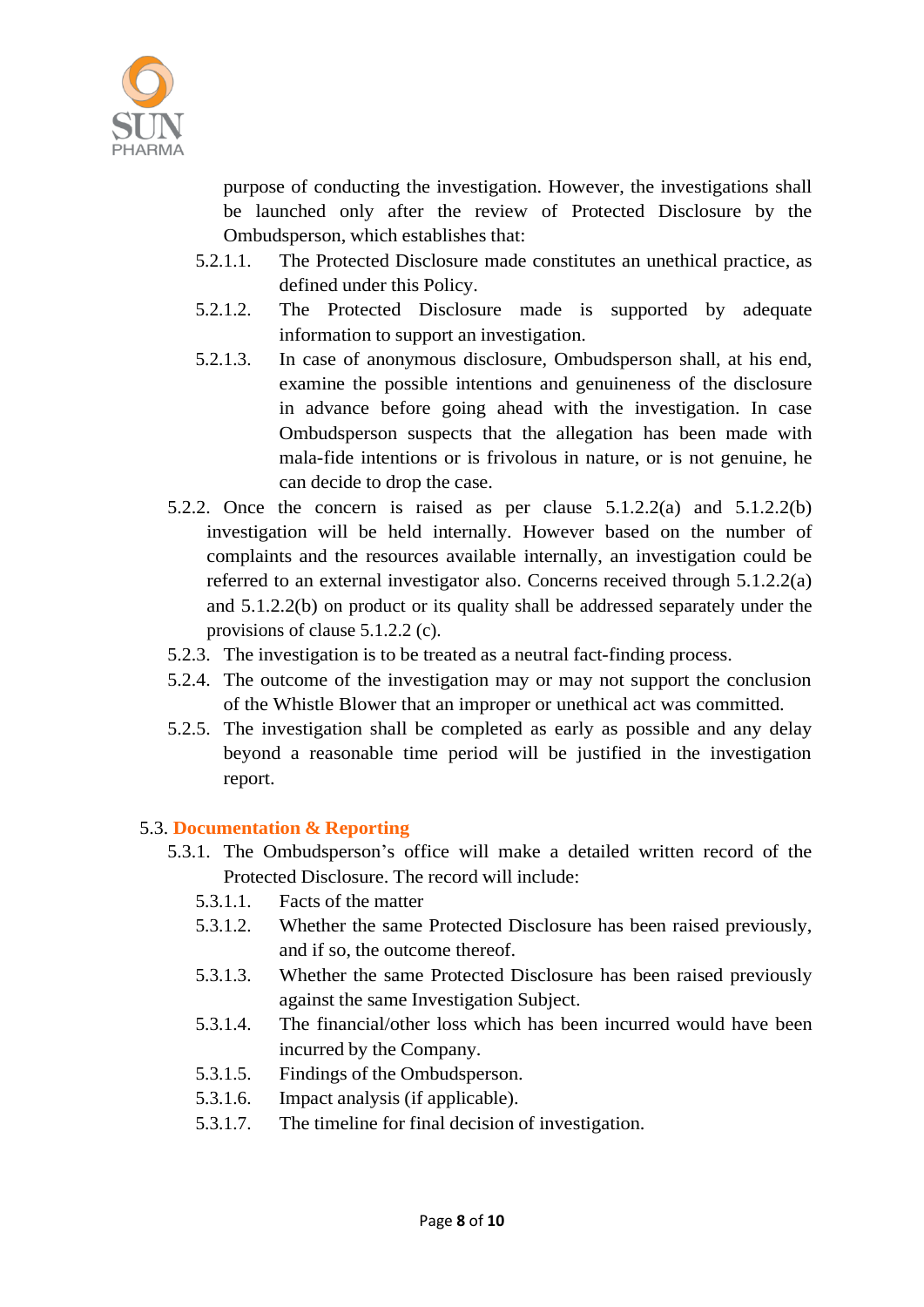

### 5.4. **Decision**

- 5.4.1. If an investigation leads to the conclusion that an improper or unethical act has been committed, the Ombudsperson shall decide such disciplinary/corrective actions as the Ombudsperson may deem fit.
- 5.4.2. Any disciplinary/corrective action initiated against the Investigation Subject as a result of the findings of an investigation shall adhere to the applicable personnel conduct and disciplinary procedures.

#### 5.5. **Reporting and Retention of Documents**

5.5.1. The Ombudsperson shall submit a report to the Board of the Company on a regular basis about all Protected Disclosures referred to him together with the results of the investigation, if any.

#### **6. PREVENTION OF MISUSE OF THE POLICY**

- 6.1. The Protected Disclosure made by the Whistle Blower must be genuine with adequate supporting proof. The information provided by the Whistle Blower should be on the basis of a direct first-hand experience of the Whistle Blower. It should not be based on any secondary source such as grapevine or any other form of informal communication.
	- 6.1.1. If the Whistle Blower chooses to disclose his identity to the Ombudsperson, the authenticity of the Whistle Blower's identity will be established by the Ombudsperson's Office before considering the case for the purpose of investigation. This shall be done through the contact details provided by the Whistle Blower in the Protected Disclosure Form, while maintaining confidentiality.
	- 6.1.2. In case of an anonymous disclosure, Ombudsperson shall, at his end, examine the possible intentions and genuineness of the disclosure in advance before going ahead with the investigation. In case Ombudsperson suspects that the allegation was made with mala-fide intentions or was frivolous in nature, or was not genuine, he can decide to drop the case.
	- 6.1.3. It is advised that matters related to interpersonal issues, service conditions, organizational policies, etc., should be reported through the existing organizational channels addressing such concerns. The Global Whistle Blower Policy should only be used for grave and serious violations of the Company's Code.
	- 6.1.4. Whistle Blowers who make any Protected Disclosures, which have been subsequently found to be mala-fide or malicious, may be subject to Disciplinary Action.

#### **7. AMENDMENT**

7.1. This Policy supersedes and rescinds all previous policies on this subject matter.